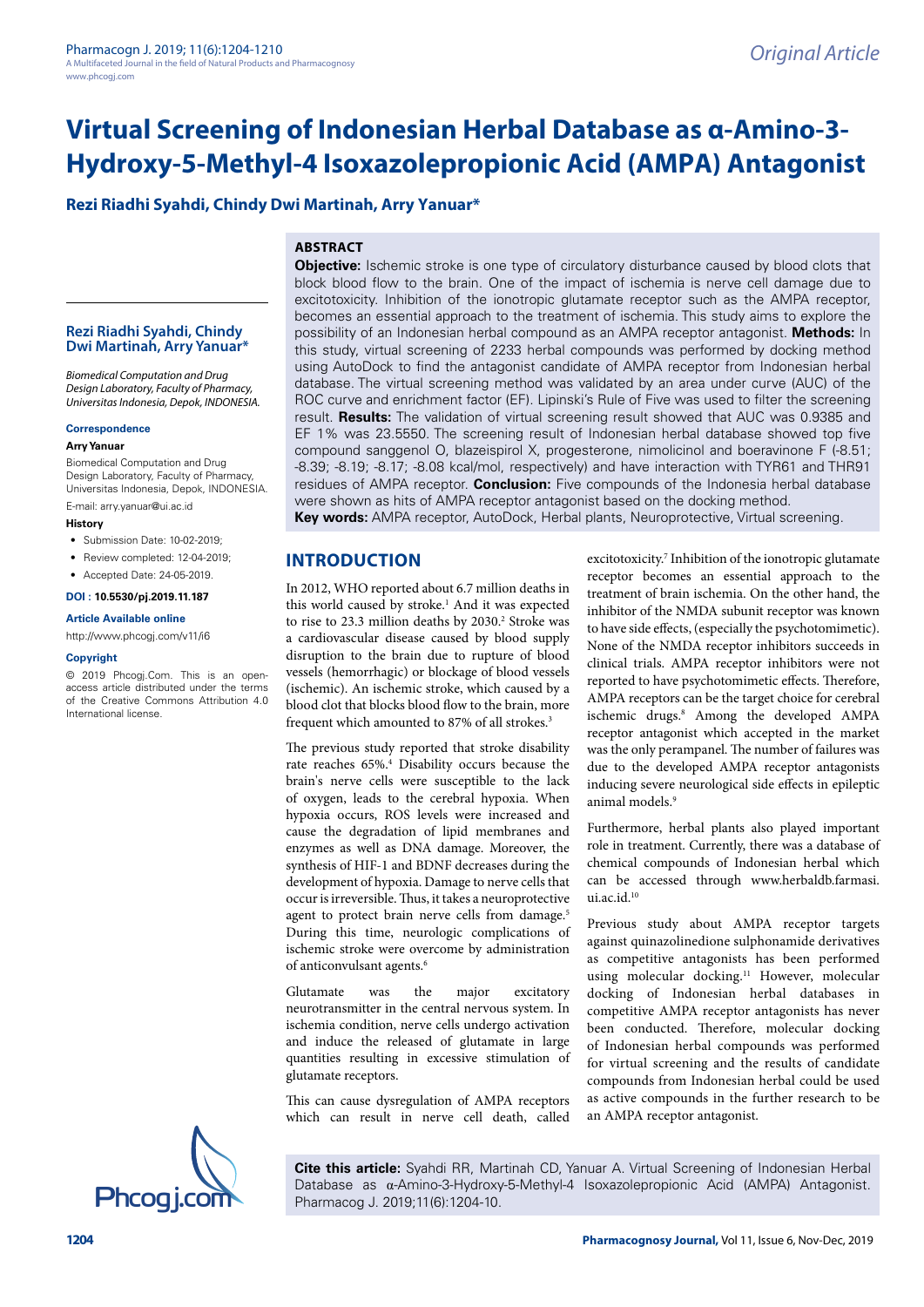# **MATERIALS AND METHODS**

# Hardware

The hardware used two computers with following specifications. The first computer has CPU Intel® CoreTM i5-2450M (Intel® CoreTM, USA), GPU Intel® Iris 1536 MB (Intel® CoreTM, USA) and 8 GB DDR3 of RAM directly connected to the internet. This computer has the X Yosemite 10.10 operating system. Monitor (LG, South Korea), mouse and keyboard (Apple Inc., USA). The second computer has processor 2.2 GHz AMD A4-9210 Radeon R3 (AMD Inc., USA), 4 Compute Cores 2C + 2G, GPU AMD Radeon R3 Graphics (AMD Inc., USA), 4 GB DDR4 RAM. This computer has Windows 10 Home Single Language operating system.

## **Software**

The softwares were PyRx 0.9.7 (The Scripps Research Institute, USA), AutoDock Tools 1.5.6 (The Scripps Research Institute, USA), AutoDock 4.2, AutoDock Vina, MarvinSketch, OpenBabel 2.4.0, KNIME 3.5.1, UCSF Chimera 1.12 and LigandScout 4.1.2.

## Structure three-dimensional of ligands

Ligands consist of positive control compounds, negative control compounds and herbal compounds. Positive control and negative control compounds were downloaded from DUD-E which can be accessed through www.dude.docking.org. Perampanel and cocrystal ligand 08W (Figure 1) were added to be a positive control. Herbal compounds were obtained from Indonesian herbal database (HerbalDB) and its renewal. This database had total 2233 active compounds.

## Structure three-dimensional of macromoleculer

The three-dimensional structure of AMPA receptor was downloaded from RCSB PDB which can be accessed through www.rcsb.org. This macromolecule had PDB ID 3UA8 and resolution 1.9 Å (Figure 2).

# Preparation of ligands

The structure of herbal compounds can be downloaded from HerbalDB or KNApSAcK and created manually using MarvinSketch. Then the compounds were saved in \*.mol2. Positive controls and negative controls were downloaded from the Directory of Useful Decoys-Enhanced (DUD-E) in the \*.mol2.gz.

## Preparation of macromolecule

The three-dimensional structure of the AMPA receptor was downloaded from the Protein Data Bank site (www.rcsb.org). The structure chosen based on the inclusion criteria which were from the organism *Homo sapiens* (human), had good resolution and formed a complex with the ligand. The selected macromolecule has PDB ID 3UA8 and the \*.pdb format was downloaded.

## Optimization of ligands

The file \*.mol2.gz of positive and negative control compound was converted to \*.pdbqt accompanied by the addition of polar hydrogen atom using the OpenBabel command in the terminal. Then, the \*.pdbqt file was extracted and converted into \*.pdbqt format. The optimization of the herbal compound was performed using MarvinSketch. Then, herbal compounds were gifted force field mmff94 and minimization of energy.



**Figure 2:** Structure 3D of macromolecule 3UA8.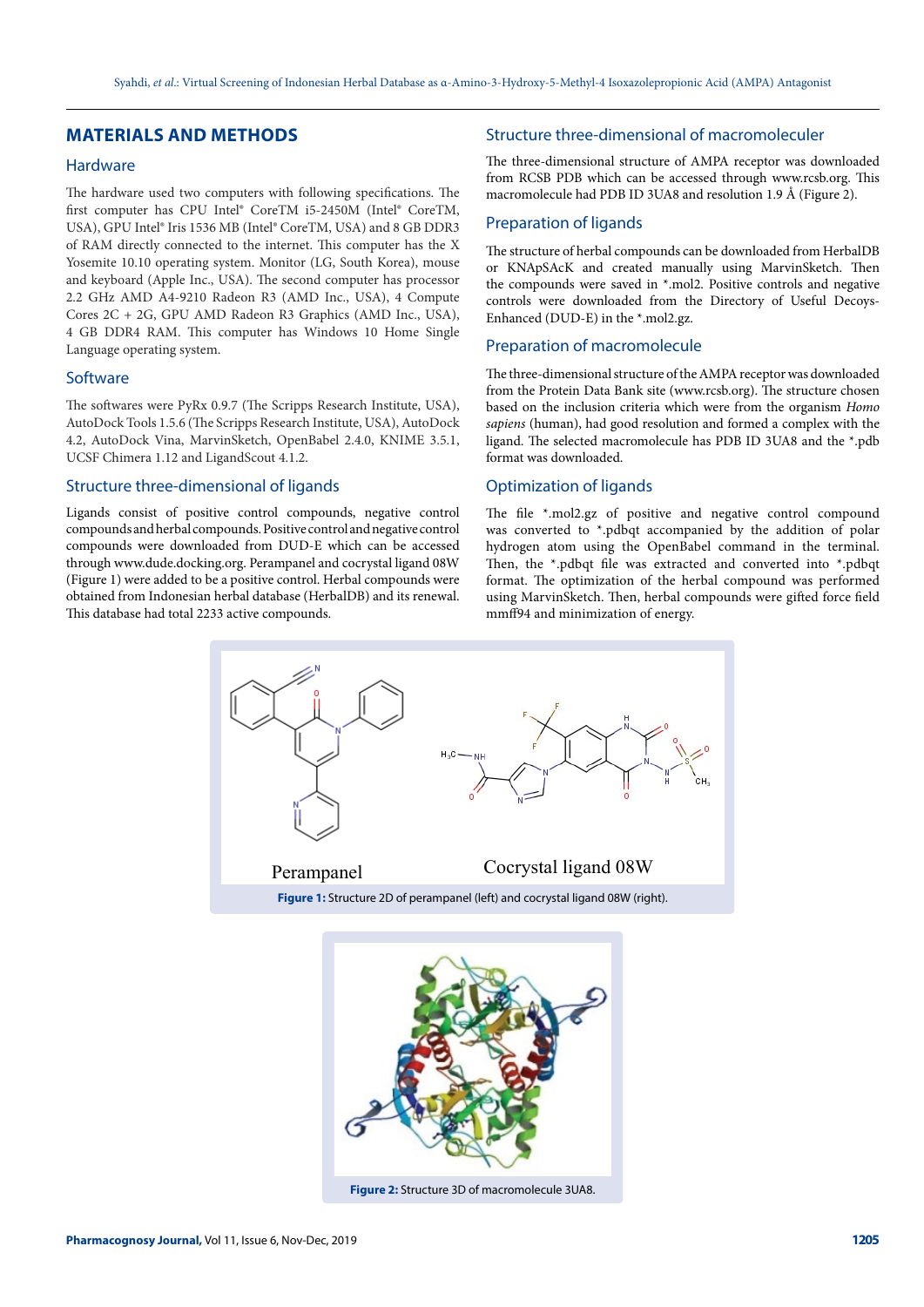## Optimization of macromolecule

Optimization of macromolecule was performed using AutoDock Tools. Macromolecule was separated from ligands for binding sites to be used and non-standard residues such as waters, metals and others were separated in aims not to disrupt the docking. The optimization was performed by adding a polar hydrogen atom and adding a partial charge of Gasteiger Charge. The result was saved in \*.pdb and was converted to \*.pdbqt format.

#### Optimization of docking method

The optimization of the docking method was performed by redocking the cocrystal ligand from macromolecules. The results should have RMSD below 2 Å and the binding free energy should have more negative. The redocking was performed using AutoDock and AutoDock Vina parameters. The grid box with the best value will be used as a grid in the validation.

### Validation of virtual screening method

Validation of a virtual screening method was performed by docking positive and negative control compounds on target macromolecules. Validation was performed using AutoDock and AutoDock Vina. Validation results were determined from the value of ROC and EF. The docking was performed on the binding sites and the grid was similar to the optimization results. The AutoDock and AutoDock Vina parameters were made varying to obtain the best parameter screening. The AutoDock parameters were grid box dimensions and evaluation of maximum energy values, while the AutoDock Vina parameters were grid box dimension and exhaustiveness.

#### Virtual screening

Virtual screening was performed by docking the herbal compound on the cocrystal ligand binding site using AutoDock and AutoDock Vina. The results were the interaction with the compound (ligand) towards the target macromolecule and binding energy. The virtual screening results were sorted by binding energy from the smallest to the largest.

### Evaluation based on Lipinski's rule of five

The result of virtual screening was evaluated by Rule of Five, whether the compound violates the ROF or not. Evaluation ROF using KNIME software. The selected compounds which had score 0 of ROF.

### Visualization and analysis of protein-ligand interaction

The results of virtual screening from AutoDock (\*.dlg) and AutoDock Vina (\*.pdbqt) were converted to \*.pdb that could enable to visualize protein-ligand interactions using LigandScout.

# **RESULTS**

## Optimization of docking method

The docking was performed at the coordinate of the binding site x  $= 45.69$ ;  $y = 35.74$ ;  $z = 9.968$ . An analysis of RMSD and binding free energy obtained a good value of RMSD which was below 2 Å, whereas the value of binding free energy showed more negative which was better because the energy required ligands to bind to the receptor becomes lower. The results of redocking using AutoDock can be seen in Table 1 while using AutoDock Vina can be seen in Table 2.

### Validation of virtual screening method

The docking parameter was varied to produce lower negative binding energy; value of area under curve (AUC) higher than 0.5 and value of Enrichment Factor (EF) higher than 1. However, since the actives and

decoys of this research were from DUD-E, the AUC and EF of DUD-E were also considered. The AUC and EF of this study should exceed the AUC and EF of DUD-E so that the docking method may be better than the DUD-E. The values of ROC and EF DUD-E were 0.7065 and 22.8, respectively.

The result of validation by using AutoDock showed all lines of the ROC curve were above the random value line (Figure 3). Based on Table 3, the values of AUC and EF of this study have exceeded the AUC and EF of DUD-E values. Virtual screening using dimension 80×80×80 of grid box showed the most EF 1% and sort the active compounds most effectively. This result showed for virtual screening using AutoDock 80×80×80.

The results of validation using AutoDock Vina can be seen in Figure 4 that all lines of the ROC curve were above the random value line.

Based on Table 4, it showed that the AUC of this study had exceeded the AUC of DUD-E, while the EF of this study has not exceeded the EF of DUD-E.

Therefore, the virtual screening method using AutoDock Vina was less good. So virtual screening was not performed by using the AutoDock Vina parameter, but only the AutoDock parameter.

### Virtual screening

Virtual screening was performed on 1412 ligands from HerbalDB and 821 ligands from the updated Indonesian herbal, so the total was 2233 ligands. Docking was performed only using AutoDock on PyRx. The used parameters were (1) coordinate binding site  $x = 45.69$ ;  $y =$ 

#### **Table 1: The results of cocrystal ligand 08W redocking using AutoDock, ranked by lowest binding energy**

| <b>Grid Box (Unit)</b>   | Binding Energy / ΔG (kcal/mol) | RMSD (Å) |
|--------------------------|--------------------------------|----------|
| $40 \times 40 \times 40$ | $-8.57$                        | 0.54     |
| $50 \times 50 \times 50$ | $-8.47$                        | 0.56     |
| $70 \times 70 \times 70$ | $-8.16$                        | 0.32     |
| $80 \times 80 \times 80$ | $-8.33$                        | 0.62     |
| $85 \times 85 \times 85$ | $-8.29$                        | 0.27     |

**Table 2: The results of cocrystal ligand 08W redocking using AutoDock Vina, ranked by lowest binding energy**

| Grid Box (Å)                      | Binding Energy / $\Delta G$<br>(kcal/mol) | RMSD (Å) |
|-----------------------------------|-------------------------------------------|----------|
| $15 \times 15 \times 15$          | $-9.1$                                    | 0.32     |
| $18.75 \times 18.75 \times 18.75$ | $-9.4$                                    | 0.45     |
| $26.25 \times 26.25 \times 26.25$ | $-9.3$                                    | 0.44     |
| $30 \times 30 \times 30$          | $-9.1$                                    | 0.30     |

### **Table 3: The calculation results of AUC and EF validation using AutoDock.**

| <b>Grid Box</b>          | <b>AUC</b> | EF 1%   | EF 5%    | EF 10%  | EF 20% |
|--------------------------|------------|---------|----------|---------|--------|
| $40 \times 40 \times 40$ | 0.9315     | 16.7500 | 19.3034  | 9.5170  | 5.1864 |
| $50 \times 50 \times 50$ | 0.9400     | 11.3063 | 16.6526  | 10.4903 | 4.7966 |
| $70 \times 70 \times 70$ | 0.9253     | 11.3063 | 10.9922  | 8.5823  | 5.3839 |
| $80 \times 80 \times 80$ | 0.9385     | 23.5550 | 14.2375  | 9.0450  | 4.9906 |
| $85 \times 85 \times 85$ | 0.9220     | 23.5550 | 12.02.79 | 8.1287  | 4.9906 |

#### **Table 4: The calculation results of AUC and EF validation using AutoDock Vina.**

| <b>Grid Box</b>                   | <b>AUC</b> | EF 1%  | EF 5%  | EF 10% | EF 20% |
|-----------------------------------|------------|--------|--------|--------|--------|
| $15 \times 15 \times 15$          | 0.8624     | 6.8523 | 4.0379 | 3.6687 | 3.6687 |
| $18.75 \times 18.75 \times 18.75$ | 0.8581     | 6.8523 | 4.7966 | 3.3059 | 3.3059 |
| $26.25 \times 26.25 \times 26.25$ | 0.8453     | 6.8523 | 4.0379 | 3.3059 | 3.1269 |
| $30 \times 30 \times 30$          | 0.8455     | 3.1406 | 4.0379 | 3.3059 | 3.3059 |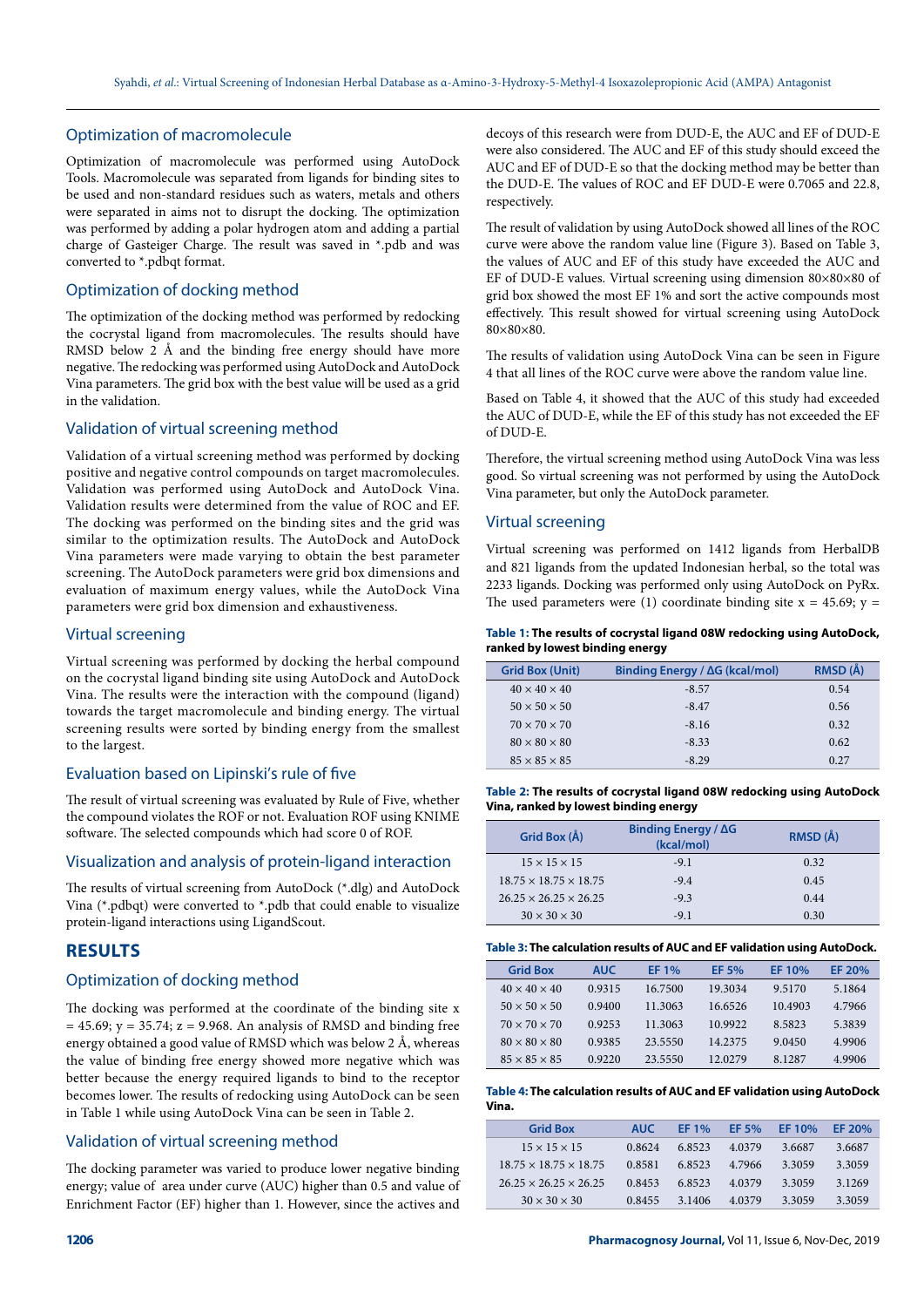

**Figure 3:** ROC curve of validation result using AutoDock. X axis shows percentage of false positive rate (FPR) and Y axis shows percentage of true positive rate (TPR) screened



**Figure 4:** ROC curve of validation result using AutoDock Vina. X axis shows percentage of false positive rate (FPR) and Y axis shows percentage of true positive rate (TPR) screened

35.74;  $z = 9.968$ ; (2) dimension of grid box was  $80 \times 80 \times 80$ ; (3) spacing 0.375 Å; (4) GA run 10; (5) maximum number of energy evaluations 250.000 (short); (6) and number of generation algorithms 27.000. The results of the virtual screening showed in Table 5. Candidates of active compounds had the value of binding energy was ≤ -8.0 kcal/mol which has been included quite well.

## Evaluation based on Lipinski's rule of five

The evaluation of ROF was performed on 31 candidate compounds having the lowest binding energy to obtain candidate compounds that have good permeability. The selected compounds were compounds that not violate the ROF.

According to Christopher A. Lipinski, the poor permeability when: the molecule had more than 5 hydrogen bond donors and more than 10 hydrogen bond acceptors, the molecular weight was more than 500 Da and logP was more than 5. Moreover, rotatable bond count more than 10 was also a rule violation.<sup>12</sup>

In the Table 5, ROF scores indicated the number of violations; score 0 stated no violation. The greater ROF score, the more ROF violations. N/A indicated the absence of information about the determination of the ROF because of the mismatch between the smiles format with the chemical structure. One or two in five rules were violated which was molecular weight, logP and RBC which exceeds the rules. This will affect the poor permeability.

From the results of ROF evaluation, obtained five compounds that have a score of 0 and shown in Table 6. Since the AMPA receptor was in the brain, the delivery of drugs will be more efficient if it can penetrate the blood-brain barrier. Drugs can penetrate the blood-brain barrier if drugs had BM <400 Da and form <8 hydrogen bonds.<sup>13</sup> Therefore, progesterone and boeravinone F potentially can penetrate the bloodbrain barrier.

# Visualization and analysis of protein-ligand interaction

Visualization of screening results using LigandScout aims to show the interaction between herbal compounds with amino acid residues in two-dimensional and three-dimensional forms. Based on previous research, amino acid residues that have potential as active sites with competitive antagonistic effects on AMPA receptors include GLU402, TYR450, PRO478, LEU479, THR480, ARG485, THR686, GLU705 and SER654.12 The macromolecule-ligand interaction in the previous study had differences with PDB ID 3UA8 in numbers of amino acid residue.

However, the amino acid residue of the previous study correlated with amino acid residues of PDB ID 3UA8. According to PDB ID 3UA8, amino acid residues at active sites include GLU13, TYR61, PRO89, THR91, ARG96 and THR174. For more details, the conversion of the number of amino acid residue in the previous study with PDB ID 3UA8 shown in Table 7. Furthermore, the interaction of compounds with the amino acid residues presented in Table 8. These results showed that the five candidate compounds potentially had competitive AMPA receptor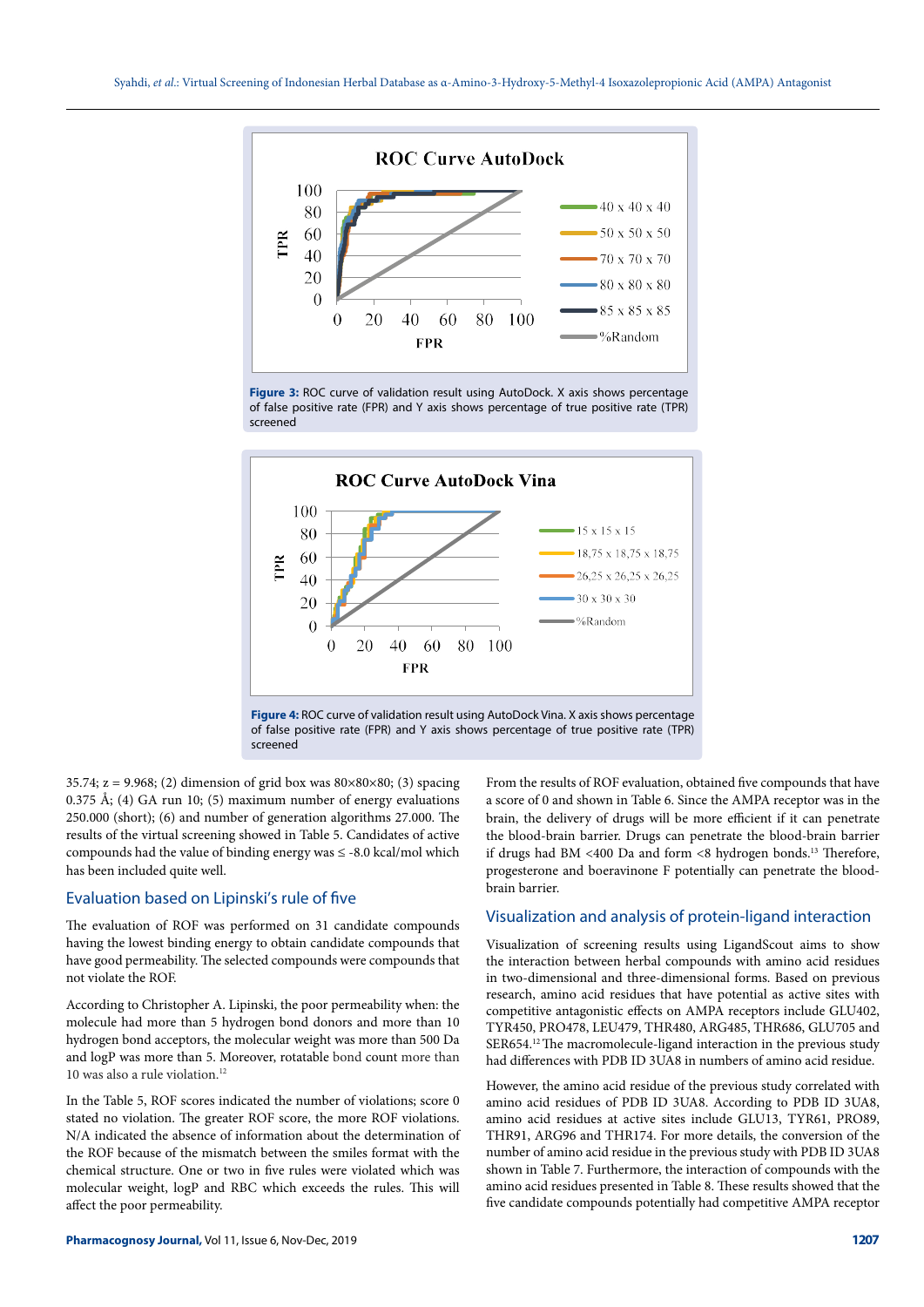| <b>Compound ID</b>     | Compound                                               | <b>Target</b> | <b>ROF Score</b>             | <b>Binding Energy</b> |
|------------------------|--------------------------------------------------------|---------------|------------------------------|-----------------------|
| sh0246                 | Katsumadain B                                          | 3UA8          | $\mathbf{1}$                 | $-9.45$               |
| sh0134                 | Acacetin 7-(2"-acetylglucoside)                        | 3UA8          | $\mathbf{1}$                 | $-8.72$               |
| M00014245              | Sanggenol O                                            | 3UA8          | $\overline{0}$               | $-8.51$               |
| M00003558              | Ursolic acid                                           | 3UA8          | N/A                          | $-8.44$               |
| M00003597              | Yamogenin                                              | 3UA8          | $\mathbf{1}$                 | $-8.43$               |
| M00002026              | Carpaine                                               | 3UA8          | $\mathbf{1}$                 | $-8.42$               |
| sh0286                 | 5alpha,8alpha-Epidioxyergosta-<br>6,22-dien-3beta-ol   | 3UA8          | $\overline{2}$               | $-8.41$               |
| sh0130                 | Blazeispirol X                                         | 3UA8          | $\boldsymbol{0}$             | $-8.39$               |
| M00025595              | (-)-2-Norlimacine                                      | 3UA8          | $\mathbf{1}$                 | $-8.36$               |
| M00007133              | Rubranine                                              | 3UA8          | $\mathbf{1}$                 | $-8.30$               |
| sh0295                 | Markogenin                                             | 3UA8          | $\mathbf{1}$                 | $-8.27$               |
| M00032465              | Ursonic acid                                           | 3UA8          | N/A                          | $-8.25$               |
| M00000015              | Gibberellin A15                                        | 3UA8          | N/A                          | $-8.24$               |
| M00002800              | Cassiamin C                                            | 3UA8          | $\overline{2}$               | $-8.24$               |
| M00025036              | dl-Fangchinoline                                       | 3UA8          | $\overline{2}$               | $-8.24$               |
| M00034649              | Progesterone                                           | 3UA8          | $\boldsymbol{0}$             | $-8.19$               |
| sh0094                 | α-amyrenone                                            | 3UA8          | $\mathbf{1}$                 | $-8.18$               |
| M00001070              | Morusin                                                | 3UA8          | $\mathbf{1}$                 | $-8.18$               |
| M00036185              | Nimolicinol                                            | 3UA8          | $\boldsymbol{0}$             | $-8.17$               |
| M00000490              | Yuehchukene                                            | 3UA8          | $\mathbf{1}$                 | $-8.14$               |
| M00021221              | Platanic acid                                          | 3UA8          | N/A                          | $-8.14$               |
| sh0288                 | Sarsasapogenin                                         | 3UA8          | 1                            | $-8.09$               |
| M00019405              | Boeravinone F                                          | 3UA8          | $\mathbf{0}$                 | $-8.08$               |
| M00019604              | Oleanolic acid                                         | 3UA8          | N/A                          | $-8.06$               |
| sh0095                 | $\beta$ -amyrenone                                     | 3UA8          | $\mathbf{1}$                 | $-8.05$               |
| M00014275              | Leucadenone B                                          | 3UA8          | $\mathbf{1}$                 | $-8.05$               |
| M00001919              | Tetrandrine                                            | 3UA8          | $\overline{2}$               | $-8.04$               |
| M00005728              | Myricetin 3-galactoside                                | 3UA8          | $\mathbf{1}$                 | $-8.04$               |
| sh0050                 | Acetylursolic acid                                     | 3UA8          | $\overline{2}$               | $-8.02$               |
| M00006698<br>M00009049 | Myrtillin<br>Cassiaflavan-(4alpha-6)-<br>epiafzelechin | 3UA8<br>3UA8  | $\mathbf{1}$<br>$\mathbf{1}$ | $-8.00$<br>$-8.00$    |

#### **Table 5: The results of virtual screening of herbal compound using AutoDock.**

**N/A: Not available**

#### **Table 6: List of herbal compounds complying with Lipinski rules.**

| <b>Compound</b>            | <b>Origin Herbal</b>                | <b>Pa</b><br>><br>ā<br>ㅎ<br>ä<br>$\overline{a}$ |         |   | <u>ទ</u> | æ  | ಠಾ    | ROF<br><b>Sco</b> |
|----------------------------|-------------------------------------|-------------------------------------------------|---------|---|----------|----|-------|-------------------|
| Sanggenol O                | Morus australis                     | $-8.51$                                         | 420.157 | 6 |          |    | 4.117 |                   |
| Blazeispirol X             | Agaricus blazei                     | $-8.39$                                         | 438.277 | 4 |          | 8  | 4.086 |                   |
| Progesterone*              | Allium cepa; Solanum tuberosum      | $-8.19$                                         | 314.225 |   |          | 4  | 4.826 |                   |
| Nimolicinol                | Azadirachta indica                  | $-8.17$                                         | 482.230 |   |          | 10 | 2.270 |                   |
| Boeravinone F <sup>*</sup> | Boerhavia diffusa; Mirabilis jalapa | $-8.08$                                         | 326.043 |   |          | 4  | 3.580 |                   |

\*: Potentially penetrate the blood-brain barrier.

antagonist because they had some interaction with the amino acid residues on the active site according to the previous study. In addition, most compounds bind to TYR61 and THR91, that might indicate they played an important role in the site active of competitive AMPA receptor antagonist.

## **DISCUSSION**

Macromolecule 3UA8 is a structure of the GRIA2 subunit of the AMPA receptor which binds to the ligand cocrystal 08W (6-amino quinazolinedione) in the A chain. This ligand acted as a competitive AMPA receptor antagonist. Therefore, the determination of coordinate of the binding site was performed by placed the grid box in the centre on the ligand.

The result of the ROF evaluation showed the five candidate compounds had score 0 and can potentially have good permeation, which was Sanggenol O (Figure 5), Blazeispirol X, Progesterone, Nimolicinol and Boeravinone F.

Sanggenol O was a flavonoid which isolated from the roots of *Morus australis*. 14 This plant came from the family Moraceae. *Morus australis* grows a lot in West Java. Blazeispirol X was a new blazeispirol derivative which isolated from mycelia *Agaricus blazei*. <sup>15</sup> *Agaricus blazei* came from the family Agaricaceae. These plants can grow in tropical and subtropical regions, including Indonesia.<sup>16</sup>

Progesterone was found in the bulb of *Allium cepa* and tuber of *Solanum tuberosum*. <sup>17</sup> *Allium cepa* comes from the family Liliaceae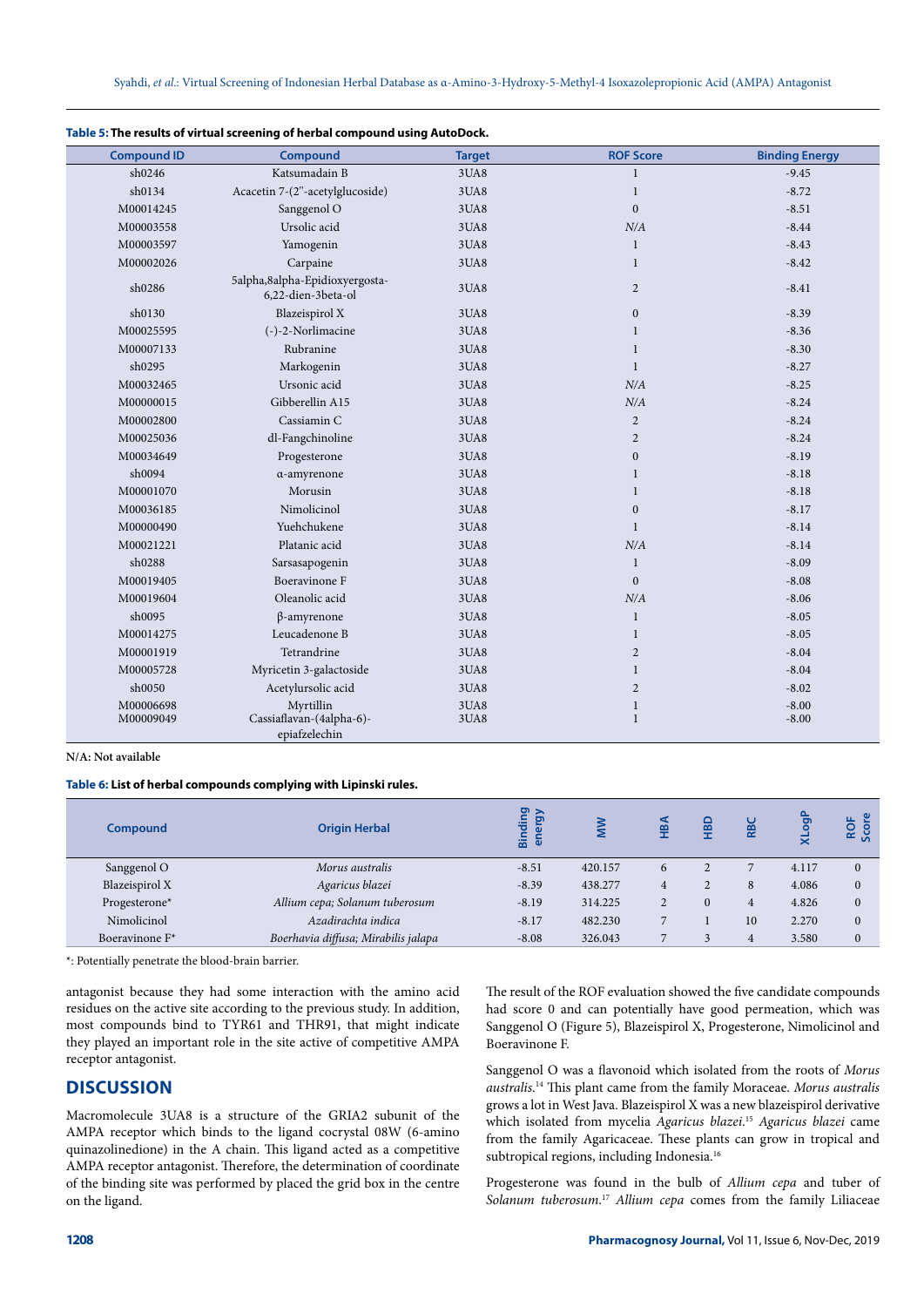| <b>Reference</b><br>Amino acid | Amino acid<br>PDB ID 3UA8 |
|--------------------------------|---------------------------|
| GLU <sub>402</sub>             | GLU <sub>13</sub>         |
| <b>TYR450</b>                  | TYR61                     |
| <b>PRO478</b>                  | <b>PRO89</b>              |
| LEU479                         | LEU90                     |
| <b>THR480</b>                  | THR91                     |
| ARG485                         | ARG96                     |
| <b>THR686</b>                  | <b>THR174</b>             |
| GLU705                         | GLU193                    |
| <b>SER654</b>                  | <b>SER142</b>             |

#### **Table 7: Conversion of number of amino acid residue in previous study with PDB ID 3UA8.**

**Table 8: The result of visualization the interaction of herbal compounds with amino acid residues of macromolecule using LigandScout.**

| <b>Compound</b> | <b>Amino Acid Residue Interaction</b>                                        |
|-----------------|------------------------------------------------------------------------------|
| Sanggenol O     | Tyr16A, Met196A, Tyr61A, Arg96A, Ser142A, Ile11A, Thr195A, Tyr220A           |
| Blazeispirol X  | Tyr16A, Met196A, Tyr61A, Thr91A, Thr174A, Ala63A, Leu90A, Tyr220A, Leu109A   |
| Progesterone    | Met196A, Tyr61A, Arg96A, Thr91A, Thr174A, Leu138A                            |
| Nimolicinol     | Tyr61A, Thr91A, Gly62A, Leu109A, Leu138A                                     |
| Boeravinone F   | Tyr61A, Pro89A, Thr91A, Ser142A, Glu193A, Tyr220A, Leu138A, Thr143A, Tyr190A |



**Figure 5:** Sanggenol O with macromolecule 3UA8.

and *Solanum tuberosum* comes from the family Solanaceae. *Allium cepa* and *Solanum tuberosum* grow a lot in Indonesia. Nimolicinol was a limonoid compound which isolated from the seeds of *Azadirachta indica*. <sup>18</sup> *Azadirachta indica* came from the family Meliaceae*. Azadirachta indica* grows in Java, Bali, Lombok and Sulawesi.<sup>19</sup> Boeravinone F was a flavonoid of a boeravinone compound which isolated from the roots of *Boerhavia diffusa* and *Mirabilis jalapa*. <sup>14</sup> *Boerhavia diffusa* came from the family Nyctaginaceae and *Mirabilis jalapa* came from the family Sapindaceae. *Boerhavia diffusa* can grow in the tropic region. *Mirabilis jalapa* grow in Sulawesi, Nusa Tenggara, Maluku, Java, Bali and Lombok.

# **CONCLUSION**

The database of a chemical compound of Indonesian herbal was compiled based on literature and KNApSAcK database. Compounds were made manually using MarvinSketch based on references from PubChem and KNApSAcK. The total structure of the compounds was 824 compounds. After a virtual screening, evaluation of ROF and analysis the interaction, five potential candidates of the active compound as an AMPA receptor antagonist have good permeation capabilities such as sanggenol O, blazeispirol X, progesterone, nimolicinol and boeravinone F.

# **ACKNOWLEDGEMENT**

Authors thank Universitas Indonesia for funding to this research through PITTA 2018 from Universitas Indonesia.

# **CONFLICTS OF INTEREST**

The authors declare no affiliations with the organization or entity with a financial interest or without financial interest.

## **ABBREVIATIONS**

**ROS:** Reactive Oxygen Species; **HIF-1:** Hypoxia-inducible Factor 1; **BDNF:** Brain-derived Neurotrophic Factor; **AMPA:** Α-Amino-3- Hydroxy-5-Methyl-4 Isoxazole Propionic Acid; **NMDA:** N-Methyl-D-Aspartate; **CPU:** Computer Processing Unit; **GPU:** Graphics Processor Unit**; RAM:** Random Access Memory; **DUD-E:** Directory of Useful Decoys-enhanced; **RMSD:** Root Mean Square Deviation; **EF:** Enrichment Factor; **ROC:** Receiver Operating Characteristics; **AUC:** Area Under Curve; **ROF:** Rule of Five; **MW:** Molecular Weight; **HBA:** Hydrogen Bond Acceptor; **HBD:** Hydrogen Bond Donor; **RBC:** Rotatable Bond Count.